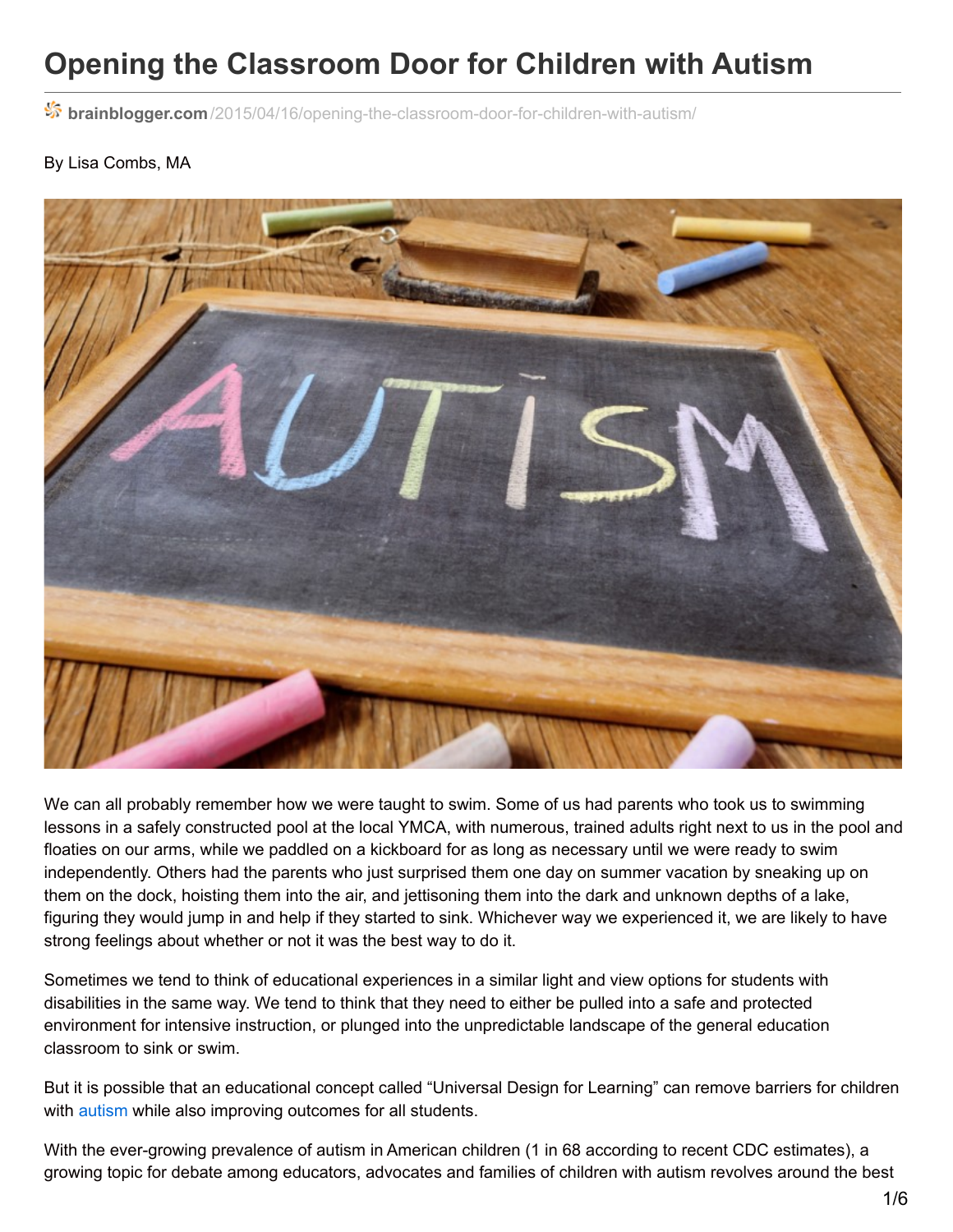educational option for children who, by definition, are faced with significant social-communication and behavioral challenges. There is no "one size fits all" answer as to whether or not it is best to educate children with [autism](http://brainblogger.com/2008/04/11/unhinging-from-theory-autism-and-opinions/) in specialized, intensive "pull out" programs, or by providing the needed services within the general education classroom, often termed the "inclusion" or "push in" model.

Advocates of the "push in" model espouse that the more naturalistic setting of the general [education](http://brainblogger.com/2010/09/12/a-little-education-goes-a-long-way/) classroom provides access to higher expectations, richer academic instruction, improved transfer and generalization of skills, and broader social acceptance of students with autism.

Others, however, caution that the highly structured, intensive and systematic teaching strategies are more appropriately implemented in "pull out" programs which focus intensive attention to the social communication and behavioral differences that are the hallmarks of autism spectrum disorders.

While there has been a great deal of inquiry and research in recent years outlining the pros and cons of both options, a frequent conclusion is that no single educational model is right for every child with autism. The adage attributed to autism advocate Stephen Shore bears repeating:

*"If you've seen one child with autism… you've seen ONE child with autism."*

One possibility for bridging the gap between these philosophies, however, lies in the application of an approach called "Universal Design for Learning" wherein evidence based practices for students with special needs can be more broadly applied to benefit all learners.

The National Professional Development Center on Autism Spectrum Disorders (NPDC) has conducted extensive reviews of the research into some of the most commonly recommended instructional strategies for educating students with autism. This multi-university project has identified 27 practices to date that are deemed to be "evidence based" for educating students with autism. Many of these strategies can very effectively be incorporated into general education settings where, not only can the intervention open doors to communcation and academic skills for students with autism, but can also benefit other students. The concept of designing instruction in this manner, is known as "Universal Design for [Learning](http://brainblogger.com/2012/08/13/learn-it-with-your-eyes-closed/)," or "UDL".

The term "Universal Design" was coined in the 1980's by architect Ronald Mace to describe the process of designing environments, products and services in a manner that would make them of the greatest benefit possible to all people, regardless of age, health or ability. A prime example is the curb cut in sidewalks, which were designed to allow wheelchair access but also benefit non-disabled people with strollers, carts, bicycles, and skateboards.

This concept was expanded in interpretation as "Universal Design for Learning" or "UDL", when the Center for Applied Special Technology (CAST) was formed by a group of educational researchers on a mission to explore how these same principles could impact educational outcomes for all learners. The idea behind UDL is the flexible and purposeful design of instructional methods, materials and technology to improve instructional outcomes for all learners.

UDL bases its concept of instructional design on three distinct brain networks that impact learning: the Recognition network ("what" is learned), the Strategic network ("how" it is learned) and the Affective network (the "why" behind learning). This multi-dimensional approach places emphasis on presenting information in different formats, offering options for interaction, and creating activities which maximize learner engagement and motivation.

There are five "evidence based practices" identified by the NPDC for teaching students with autism, which are also recommended by CAST for incorporation into the "UDL" classroom in order to maximize outcomes for ALL learners.

### **Evidence Based Autism Practice 1: Visual Supports**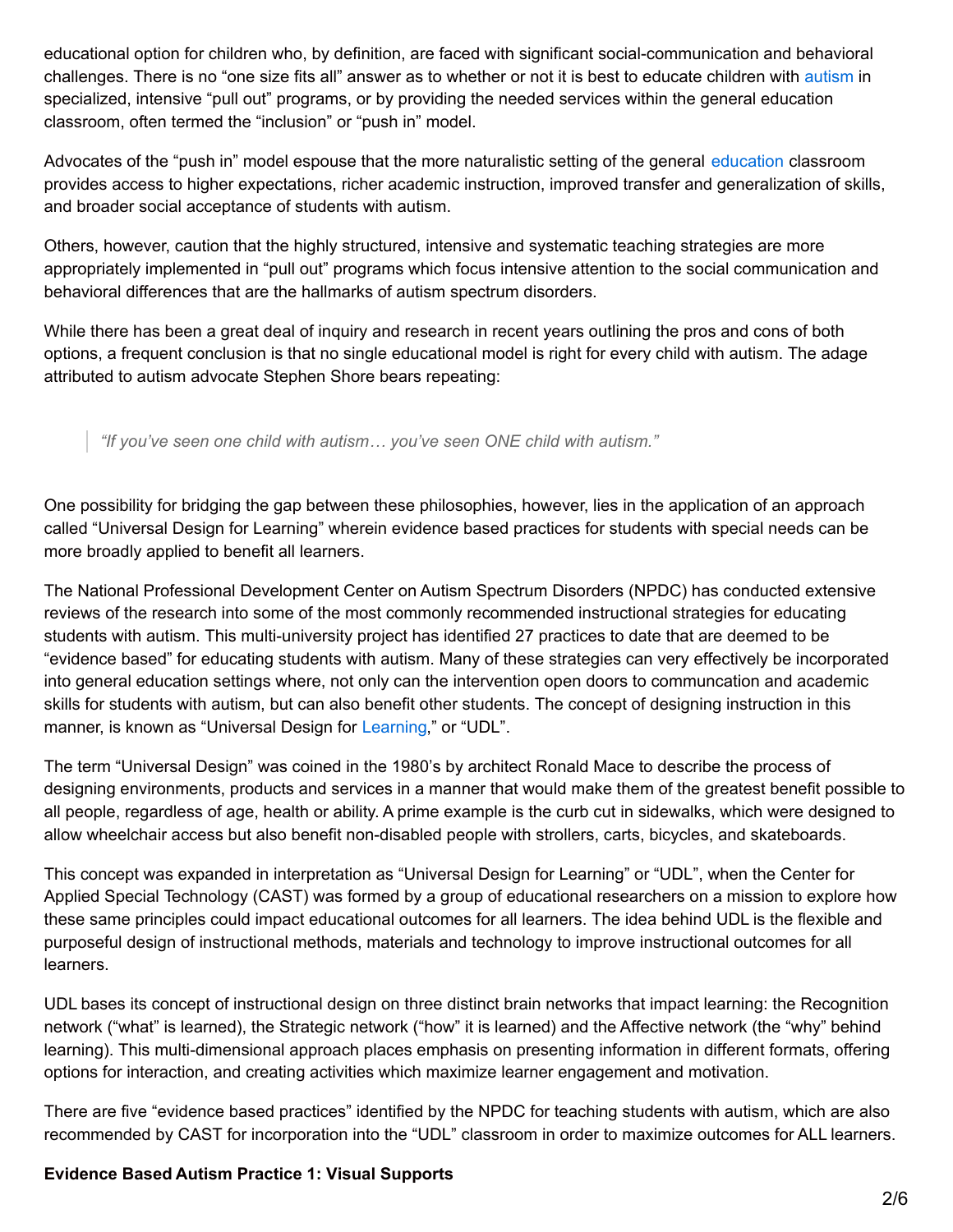### **Related UDL Principle: Multiple Means of Presenting Information**

Many individuals with autism process information most efficiently through their [visual](http://brainblogger.com/2010/07/30/violent-video-games-as-a-learning-tool/) system, and therefore benefit from information being presented in visual formats rather than largely through the auditory channel.

According to the National Research Council, visual supports are defined as any tool that is presented visually to support an individual in developing such diverse skills as communication, task engagement, independence and selfmanagement. Common visual supports used to support learners with autism include: pictures, videos, written words, objects, labels, schedules, checklists, outlines, graphic organizers, and even the physical arrangement of the environment.

Similarly, according to CAST, one of the principles of UDL is that learning material must be "perceptible" in order to be learned efficiently, and thus, one of the best ways to remove barriers to learning is to providing information through different learning channels, or "modalities" so that all students have the opportunity to learn through their strongest modality. While research bears out that visual supports are an evidence based practice for students with autism, visual representation also makes information easier to process for many other students to comprehend and retain, including those with hearing impairments, English language learners, or those who simply have a preference for visual learning.

## **Evidence Based Autism Practice 2: Naturalistic Intervention Related UDL Principle: Recruiting Student Interest**

According to the NPDC's evidence based practice brief, naturalistic intervention is a method of designing the learning environment, interactions, and instructional strategies, to include self selected activities which promote motivation and engagement. Oftentimes, a child with autism may more willingly and actively engage in social communications, [vocabulary](http://brainblogger.com/2010/02/07/speaking-in-tongues-a-neural-snapshot/), turn taking and sharing attention within a highly preferred, or "special interest" activity.

Similarly, CAST recommends that instruction in the universally designed classroom should be planned specifically to "recruit the interest" of the learner by regularly offering opportunities for individual choice. Information that is closely attended to is more likely to be retained for reference in future skill development. It is for that reason that CAST recommends that teachers incorporate regular opportunities for student choice in topics of study, formats for expressing learning, and activities to gain information, thus paving the way for naturalistic intervention opportunities for students on the autism spectrum in the classroom as well.

## **Evidence Based Autism Practice 3: Peer Mediated Instruction and Intervention Related UDL Principle: Fostering collaboration and community**

Peer-mediated instruction and intervention is described in the NPDC's evidence based practice briefs as the training of typically developing peers to help and encourage learners with autism to interact within a variety of activities in natural environments, such as the classroom, lunchroom or playground.

From the UDL perspective, this is not only another avenue for recruiting interest and engagement through preferred activities, but is also another method to "foster collaboration and community", another principle of UDL. CAST emphasizes that peer mentoring and collaborative groups can be an extremely useful option for providing support to students for whom social [participation](http://brainblogger.com/2010/08/05/social-interaction-at-the-work-place-a-case-study-analysis/) is challenging or less intrinsically motivating.

# **Evidence Based Autism Practice 4: Computer/Technology Aided Instruction**

## **Related UDL Principles: Mulitple Means of Representation, Multiple Means of Expression, Options for Recruiting Student Interest**

Computer/technology aided instruction is described by the NPDC as the use of computers or other technology to teach academic or communication skills. CAST describes the use of computers and other technology as an important aspect of UDL, as it allows many options for information to be presented and expressed through multiple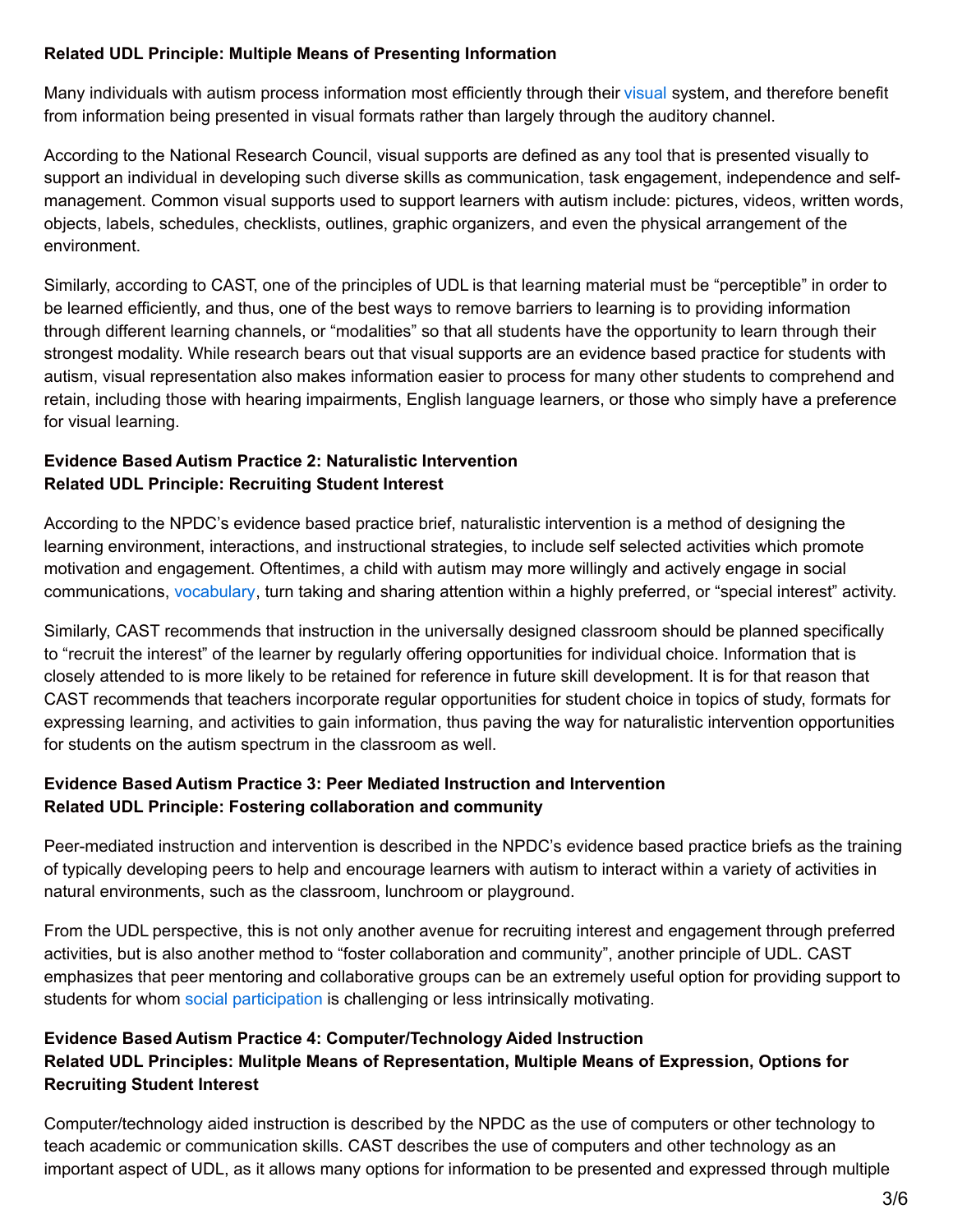learning modalities, and is an area that is highly motivating to many students, with and without autism.

It comes as no surprise that, as technology is more and more prevalent in all learning environments, the incorporation of computer and technology aided instruction is a natural fit for implementation of this evidence based practice within the context of the general education classroom. Technology is used in many ways in today's classrooms, and for many purposes. Some examples include: interactive white boards, tablets, personal communication devices, and computers with a variety of accessibility features such as speech to text, text to speech, word prediction, screen readers and grammar checkers. The variety and relative availability of technology in most classrooms allows many options for all students to communicate and interact with information, both to gain and express knowledge.

### **Evidence Based Autism Practice 5: Social Skills Groups Related UDL Principle: Fostering Community and Collaboration**

Social skills groups are an evidence-based practice identified by the NPDC as a method for teaching individuals with autism how to interact appropriately with neuro-typical peers. This intervention usually involves the teacher and small group of students practicing [social](http://brainblogger.com/2015/03/27/genes-stress-and-behavior-is-your-child-an-orchid-or-a-dandelion/) skills through direction instruction, structured activities or role-play.

While one of the hallmarks of autism is difficulty engaging in social relationships, children with autism are far from the only children who benefit from opportunities to engage in direct instruction and practice of appropriate and effective social skills. Children from different cultures, children from disadvantaged backgrounds and children with limited social exposure can all benefit from structured opportunities to learn how to navigate the challenges of various social scenarios.

### **In closing…**.

While it is likely that no single educational situation is the "right" solution for every child, it may be beneficial for parents, teachers, and other service providers to understand that many of the recommended practices for children with autism may not only be easily integrated into the general education classroom with excellent results, but may benefit many typically developing students in the process.

### **References**

Baker, J. (2003). *Social skills training for children and adolescents with Asperger syndrome and social communication problems*. Shawnee Mission, KS: AAPC Publishing.

*CAST Through the Years: One Mission, Many [Innovations](http://www.cast.org/about/timeline.html)*. (2014). Retrieved May 30, 2014.

*CDC [estimates](http://www.cdc.gov/media/releases/2014/p0327-autism-spectrum-disorder.html) 1 in 68 children has been identified with autism spectrum disorder .* (2014). Retrieved May 30, 2014.

Collet-Klingenberg, L. (2009). *Overview of computer-aided instruction*. Madison, WI: The National Professional Development Center on Autism Spectrum Disorders, Waisman Center, The University of Wisconsin.

Collet-Klingenberg, L. (2009). *Overview of social skills groups*. Madison, WI: The National Professional Development Center on Autism Spectrum Disorders, Waisman Center, University of Wisconsin.

Combs, L. (2014). *Push to open: A teacher's guickguide to universal design for teaching students on the autism spectrum in the general education classroom*. Shawnee Mission, KS: AAPC Publishing.

Coucouvanis, J. (2005). *Super skills*. Shawnee Mission, KS: Autism Asperger Publishing Company.

*[Evidence](http://autismpdc.fpg.unc.edu/evidence-based-practices) Based Practice Briefs* . (2014). The National Professional Development Center on Autism Spectrum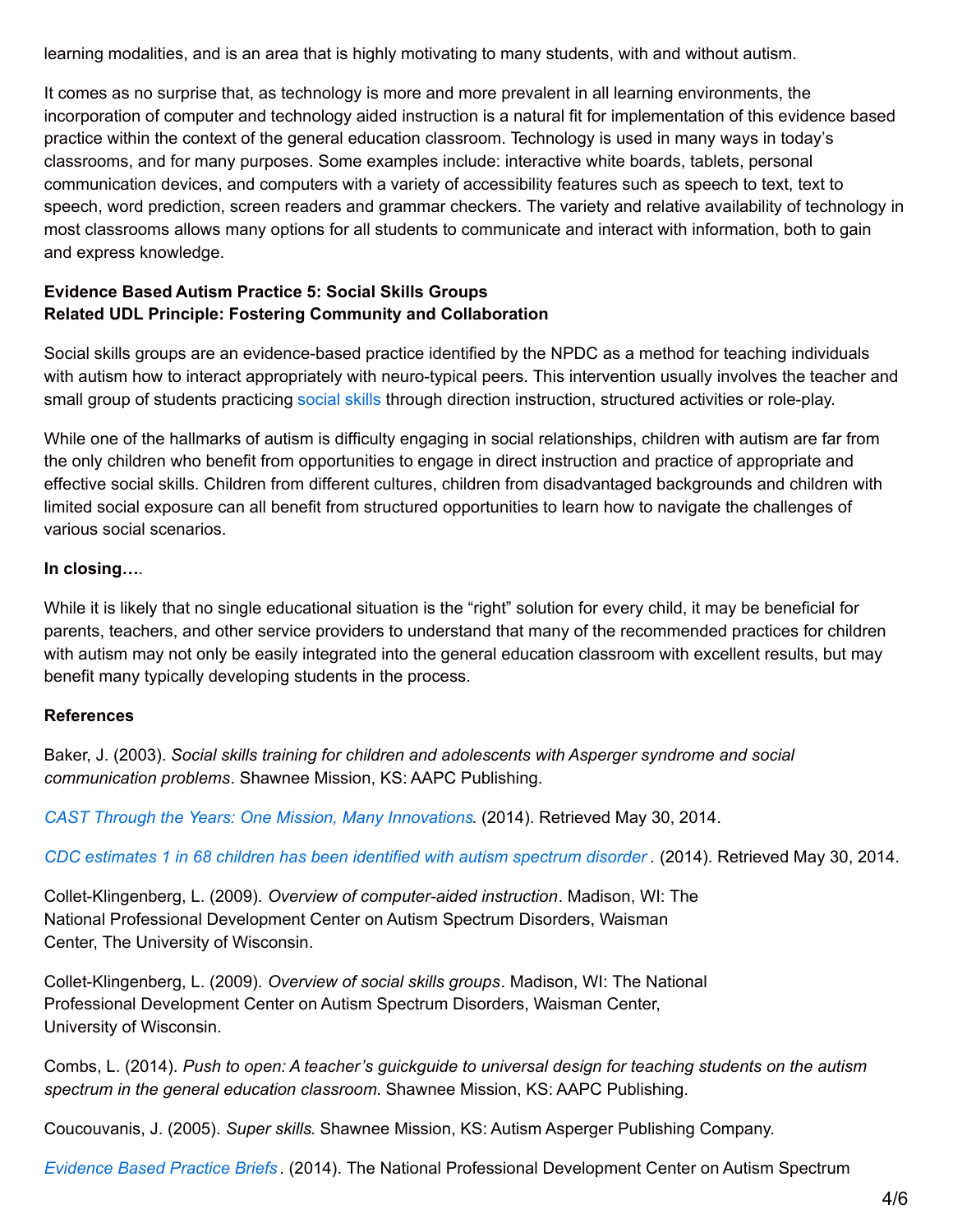Disorder. Retrieved March 21.

Franzone, E. (2009). *Overview of Naturalistic Intervention*. Madison, WI: National Professional Development Center on Autism Spectrum Disorders, Waisman Center, University of Wisconsin.

Hall, T.E., Meyer, A., Rose, D. H. (2012). *Universal design for learning in the classroom*. New York, NY: The Guilford Press.

Hume, K. (2013). *Visual supports (VS) fact sheet*. Chapel Hill: The University of North Carolina, Frank Porter Graham Child Development Institute, The National Professional Development Center on Autism Spectrum Disorders.

Jenson, E. (2005). *Teaching with the brain in mind*. Association for Supervision and Curriculum Development.

Kwakye, L., Foss-Feig, J., Cascio, C., Stone, W., & Wallace, M. (2011). Altered Auditory and Multisensory Temporal Processing in Autism Spectrum Disorders Frontiers in Integrative Neuroscience, 4 DOI: [10.3389/fnint.2010.00129](http://dx.doi.org/10.3389/fnint.2010.00129)

Leekam SR, Nieto C, Libby SJ, Wing L, & Gould J (2007). Describing the sensory abnormalities of children and adults with autism. Journal of autism and developmental disorders, 37 (5), 894-910 PMID: [17016677](http://www.ncbi.nlm.nih.gov/pubmed/17016677)

Lewis, R., Doorlag, D. (2003). *Teaching special students in general education classrooms* . Upper Saddle River, NJ: Merrill Prentice Hall.

Myles, B., Adreon, D., Gitlitz, D. (2006) *Simple strategies that work! Helpful hints for all educators of students with Asperger syndrome, high functioning autism, and related disabilities*. Shawnee Mission, KS: Autism Asperger Publishing Company.

National Research Council. *Educating Children with Autism*. Washington, DC: The National Academies Press, 2001.

Neitzel, J. (2008). *Overview of peer-mediated instruction and intervention for children and youth with autism spectrum disorders*. Chapel Hill, NC: National Professional Development Center on Autism Spectrum Disorders, Frank Porter Graham Child Development Institute, The University of North Carolina.

Salend, S. (2011). *Creating Inclusive Classrooms: Effective and Reflective Practices*. Upper Saddle River, NJ: Pearson Education, Inc.

Schwartz, P. Kluth, P. (2007). *You're welcome: 30 innovative ideas for the inclusive classroom*. Portsmouth, NH: Heinemann

Sousa, D., Tomlinson, C.A. (2011). *Differentiation and the Brain*. Bloomington, IN: Solution Tree Press.

Stewart, R. *[Motivating](http://www.iidc.indiana.edu/?pageId=430) students who have autism spectrum disorders* . Indiana Resource Center for Autism. Retrieved on May 30, 2014.

Stoke, S. (n.d.) *Developing Expressive [Communication](http://www.specialed.us/autism/nonverbal/non11.htm) Skills for Non-Verbal Children with Autism*. Retrieved, May 30, 2014.

Tomlinson, C. (2001). *How to Differentiate Instruction in Mixed Ability Classrooms* . Alexandria, VA: Association for Supervision and Curriculum Development.

Tomlinson, C. (1999). *The Differentiated Classroom: Responding to the Needs of all Learners*. Alexandria, VA: Association for Supervision and Curriculum Development.

U.S. Department of Education, National Center for Education Statistics. (2013). The Digest of Education Statistics, 2012 (NCES 2014-015), Table 50.